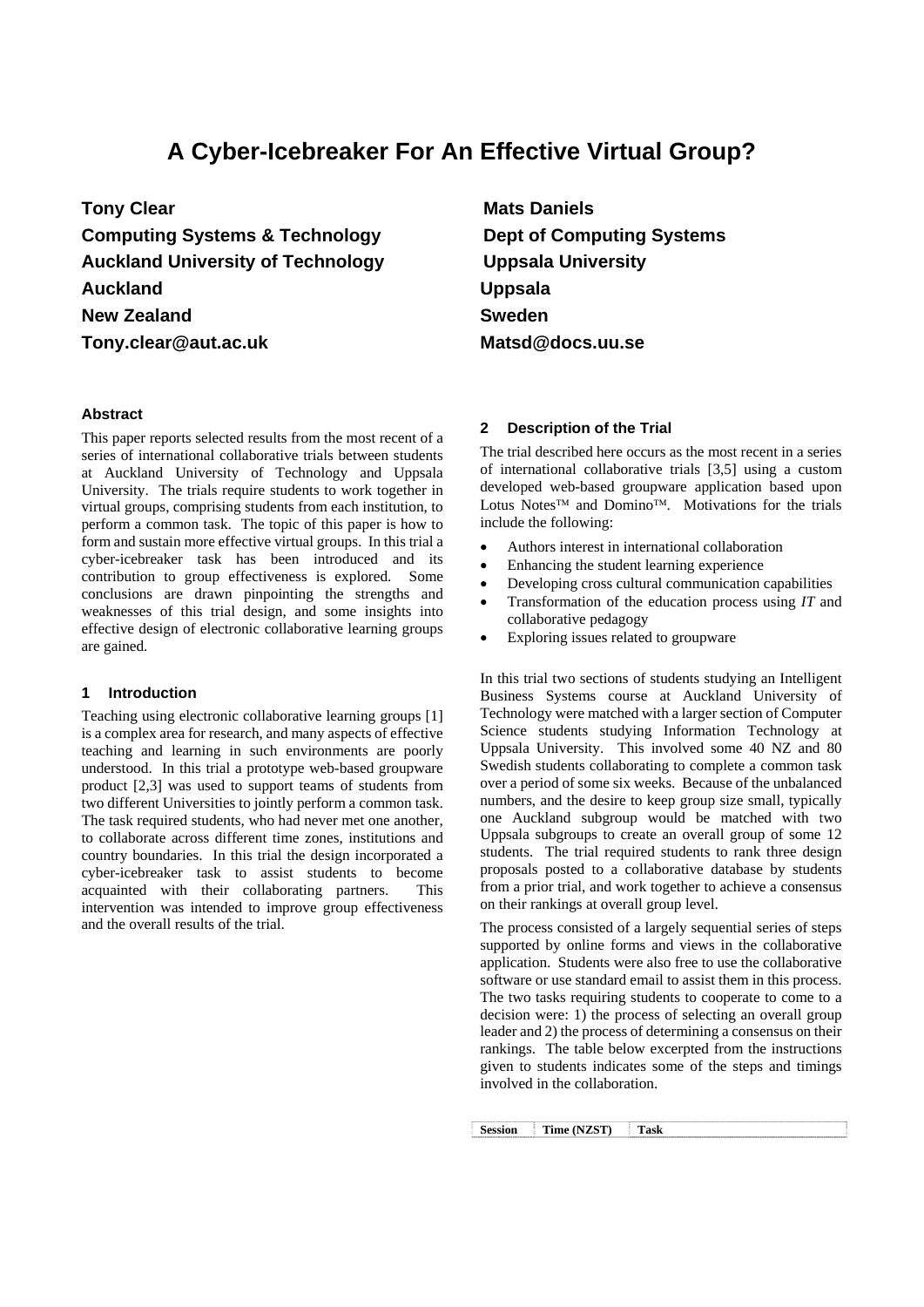| Date                 | Two Classes                           |                                                                                                                                                                                             |
|----------------------|---------------------------------------|---------------------------------------------------------------------------------------------------------------------------------------------------------------------------------------------|
| Tuesday<br>12/09/00  | 12:00 - 1:00 pm<br>$6:00 - 7:00$ pm   | Individually within your allocated group<br>enter:<br>your introductory statement then<br>vour clues                                                                                        |
| Thursday<br>14/09/00 | $6:40 - 7:00$ pm<br>$12:40 - 1:00$ pm | Enter your guesses<br>the<br>about<br>$\bullet$<br>identities of your other group<br>members based upon their clues<br>Report<br>weekly<br>progress<br>(individually)                       |
| Tuesday<br>19/09/00  | $12:40 - 1:00$ pm<br>$6:40-7:00$ pm   | Complete any further guesses about<br>the identities of your other group<br>members                                                                                                         |
| Thursday<br>21/09/00 | $6:45 - 7:00$ pm<br>$12:45 - 1:00$ pm | View team members guesses for<br>your own statement and score them<br>Individually score the three design<br>proposals<br>Individually rank the proposals<br>Select a leader for your group |
| 25/09/00<br>06/10/00 | N/A                                   | Mid Semester Break in New Zealand                                                                                                                                                           |
| Tuesday<br>17/10/00  | $12:45 - 1:00$ pm<br>$6:45 - 7:00$ pm | Achieve final group consensus on<br>rankings<br>Conclude and enter final group<br>rankings                                                                                                  |
| Thursday<br>19/10/00 | $12:30 - 1:00$ pm<br>$6:30 - 7:00$ pm | complete evaluation forms                                                                                                                                                                   |

**Table 1. Key steps in the collaborative trial** 

Table 1 indicates the steps in the trial, the first key phase involving the icebreaker task, and the second involving the ranking task. The purpose of the icebreaker task was to help students get to know one another, prior to conducting the main task of the trial.

#### **2.1 The Cyber-icebreaker Task**

The steps in the icebreaker task involved students in: 1) posting an introductory statement, the contents of which were hidden in a virtual envelope, 2) posting clues to the content of their own envelopes - as phrases and images, 3) posting guesses for each of their team members based upon their clues, 4) scoring the guesses against your own clues, with these scores being ranked and an overall winner identified. The steps in this activity occurred serially, interdependently and asynchronously.

## **3 Theoretical Frameworks**

Several theoretical frameworks inform this analysis, and they are briefly outlined here.

## **3.1 Global Virtual Teams**

A global virtual team has been defined as a "temporary, culturally diverse, geographically dispersed, electronically communicating work group," and comprises teams "[4] where members may never have worked together before and may never expect to work together again as a group."[4] Internationally collaborating groups of students from different countries as reported in this trial, meet this definition. The study in [4] addressed the issues related to developing trust in virtual teams. Communication that rallies around the project and tasks appears to be necessary to maintain trust. Social communication that complements rather than substitutes for task communication may strengthen trust." [4]

The trust facilitating behaviours and actions are depicted in the table below.

| <b>Communication</b><br><b>Behaviors that</b><br>facilitated trust early in<br>a group's life | <b>Communication Behaviors that helped</b><br>maintain trust later in a group's life |
|-----------------------------------------------------------------------------------------------|--------------------------------------------------------------------------------------|
| Social communication                                                                          | Predictable communication                                                            |
| Communication of<br>enthusiasm                                                                | Substantial and timely responses                                                     |
| <b>Member actions that</b><br>facilitated trust<br>early in a group's life                    | Member actions that helped maintain<br>trust later in a group's life                 |
| Coping with technical<br>uncertainty                                                          | Successful transition from social to<br>Procedural to task focus                     |
| Individual initiative                                                                         | Positive leadership                                                                  |
|                                                                                               | Phlegmatic response to crises                                                        |

**Table 2: Trust Facilitating Communication Behaviours and Member Actions (from [4])** 

The cyber-icebreaker task was seen as a mechanism to support several of these actions, cf. 4 below.

## **3.2 Extended Adaptive Structuration Theory (EAST)**

This theoretical framework for group decision making in electronic tele-projects such as these cf. [3,5] proposes a form of input-process-output model. Output elements from the EAST model are used as constructs by which to determine and measure the effectiveness of group and trial outcomes.

## **3.3 Activity Theory**

A number of factors are suggested in [6] to promote computer mediated communication (CMC) by helping users establish a "shared purpose". The rationale for this account is given by activity theory, which "situates behaviour within social contexts, via three levels of description: activity system, action, and operation. The activity system is the basic unit of analysis of group and individual behaviour, and comprises a subject (the group or individual) using tools (including writing and speech) to pursue an object (a global intention or purpose)".[6] It is argued that "From an activity theory standpoint shared purpose is critical to student usage of CMC in a number of ways."[6] For instance "lack of shared purpose would indicate the absence of any agreed activity system to organise and give meaning to joint action" and "shared perception of the task is at the core of any mechanism for construing the communications of others and anticipating their needs".[6]

#### **3.4 Factors Influencing the Success of CMC Environments in University Teaching**

A review of the use of CMC environments in university teaching [6] concluded that there were eight key factors to consider. These are depicted in the table below, and the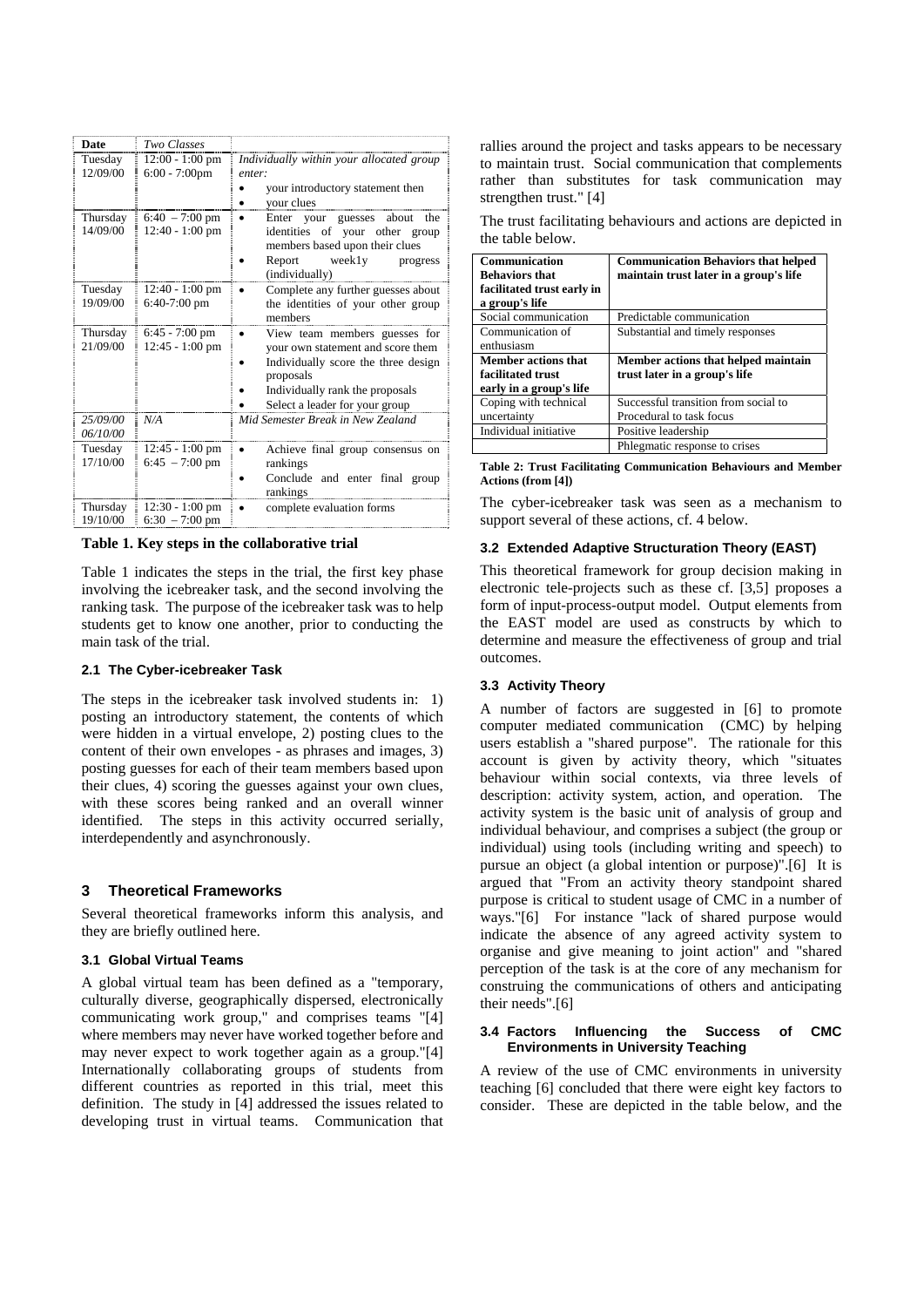| Factor                                                       | <b>Ideal Condition</b> | <b>Trial Condition</b> |  |  |  |
|--------------------------------------------------------------|------------------------|------------------------|--|--|--|
| in operation in this trial.                                  |                        |                        |  |  |  |
| ideal conditions proposed are contrasted with those actually |                        |                        |  |  |  |

| .                  | rucar Comunon              | птаголишт                 |
|--------------------|----------------------------|---------------------------|
| 1. Size of group   | Smaller is better e.g. 6   | Approx 12 per group (4    |
|                    |                            | per subgroup)             |
| 2. Knowledge of    | Better if participants     | Students unknown to       |
| other participants | know each other            | each other                |
| 3. student         | Better if students         | Uppsala students novices  |
| experience         | experienced                | <b>Auckland students</b>  |
|                    | communicators under        | novices to specific       |
|                    | task conditions involved   | database                  |
| 4. clarity about   | Better if students         | Considerable confusion    |
| task               | understand how to go       | about task evident        |
|                    | about task, esp. if        | Need for some facilitator |
|                    | understanding is shared    | intervention              |
| 5. ownership of    | Better if students have    | Task predetermined, but   |
| task               | the chance to negotiate    | scope to negotiate        |
|                    | what task is to involve    | aspects of group process  |
| 6. Need for        | Better if there is a clear | Asynchronous              |
| system             | function for CMC which     | collaboration across time |
|                    | cannot be served more      | zones and country         |
|                    | easily in another way      | borders required to       |
|                    |                            | complete task             |
| 7. Type of System  | System configuration a     | Prototype system          |
|                    | critical influence         | Group presentation        |
|                    |                            | features[2] need          |
|                    |                            | improvement               |
| 8. prior           | Technical preparation      | Uppsala students novices  |
| experience of      | important                  | to web based groupware    |
| <b>CMC</b>         |                            | Auckland students prior   |
|                    |                            | exposure to similar       |
|                    |                            | groupware databases       |

**Table 3: Factors Associated with Successful CMC Use in Higher Education - Contrasts with this Trial** 

As can be observed from the table above, there were many elements inherent in this trial that diverged from the ideal conditions.

#### **3.5 Activity Theory**

 $\overline{1}$ 

A further theory advanced in [6] suggests that the identified factors above promote CMC by helping users establish a "shared purpose". The rationale for this account is given by activity theory, which "situates behaviour within social contexts, via three levels of description: activity system, action, and operation. The activity system is the basic unit of analysis of group and individual behaviour, and comprises a subject (the group or individual) using tools (including writing and speech) to pursue an object (a global intention or purpose)".[6] It is argued that "From an activity theory standpoint shared purpose is critical to student usage of CMC in a number of ways."[6] For instance "lack of shared purpose would indicate the absence of any agreed activity system to organise and give meaning to joint action" and "shared perception of the task is at the core of any mechanism for construing the communications of others and anticipating their needs".[6]

## **4 Analysis**

The role then of the cyber-icebreaker task was to improve the performance of the groups, by addressing several recommendations from the literature above. From 3.1

developing trust by addressing 1) the need for initial "social communication", and 2) the need to support a "successful transition from a social to procedural to task focus". From 3.2 by using specific constructs (e.g. task completions and *consensus about decision outcomes*) to measure outcome effectiveness in the analysis which follows below. From 3.3 as groups progress from "social to procedural to task focus", by attempting to develop a sense of "shared purpose" within the groups. From 3.4 by addressing the requirement (table 3 point 2) "Better if participants know each other".

The following analysis assesses the extent to which the cyber-icebreaker task has achieved its aims. This has resulted in the hypothesis that

**H1:** Successful performance on the cyber icebreaker task will enhance performance in the overall group ranking task.

The nature of the group/subgroup design generated some confusion amongst students, so the unit of analysis is problematic. At times results have been achieved at individual or subgroup level only, while the goal was for a consensus on rankings to be achieved at the overall group level. In the terms of 3.3 above three different "activity systems" can be seen in operation - at individual, subgroup and group level.

Overall group outcomes showed mixed degrees of success. Some groups achieved consensus only at the single subgroup level and thus their outcomes were scored at 33 percent whereas full group consensus was scored at 100 percent. Outcomes are tabulated below:

| <b>Group Number</b> | <b>Group Proposal Ranked</b><br>$\frac{0}{0}$ |
|---------------------|-----------------------------------------------|
| Group001            | 100                                           |
| Group002            | 100                                           |
| Group003            | 33                                            |
| Group004            | 33                                            |
| Group005            | 100                                           |
| Group006            | 66                                            |
| Group007            | 66                                            |
| Group008            | 33                                            |
| Group009            | 100                                           |

#### **Table 4: Group Level Performance on Proposal Ranking Task (***Consensus about Decision Outcomes***)**

Factors such as student motivation, not covered in this paper, have also contributed to these variable success rates.

#### **4.1 Regression Analysis**

A series of single regression analyses have been run to indicate to what extent success in steps of the cyber-icebreaker task are correlated with success in achieving group rankings.

The constructs defined for the analysis represent a measure of the outcome of a key step in the trial. For the icebreaker task these are: Icebreaker statement postings; Icebreaker clue postings; Icebreaker guesses made; Icebreaker guesses scored (a measure of the percentage of guesses made actually scored for each group). For the ranking task, constructs are: Individual proposals scored; Individual proposals ranked; Group Leaders assigned (a measure of the